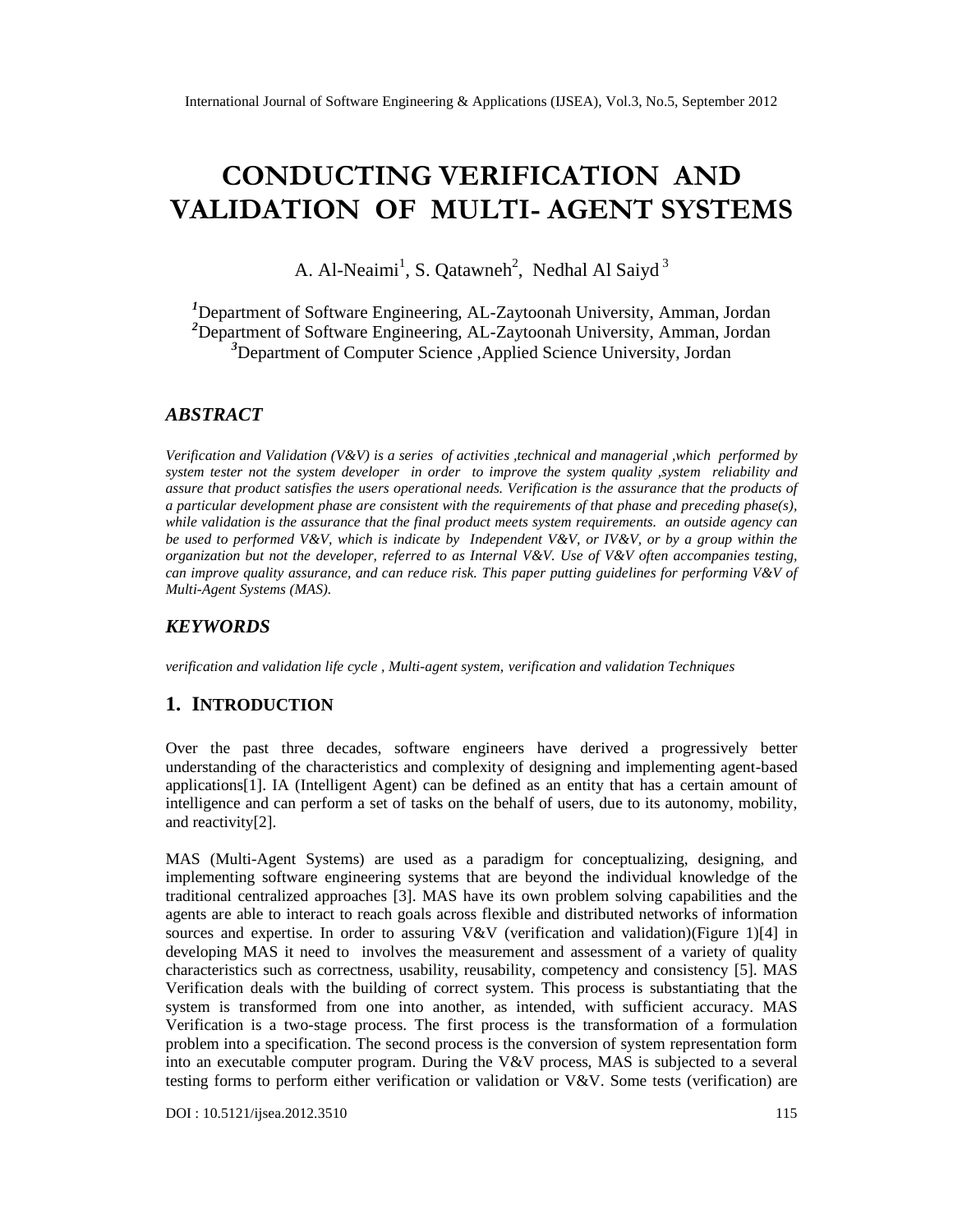intended to judge the accuracy of system transformation from one form into another, and some tests (validation) are devised to evaluate the behavioral accuracy of the system[6].

Our paper is to present guidelines for conducting V&V of MAS. Section 2 recalls the basic elements related to V&V .Section 3 discusses the V&V activities in the MAS life cycle. Section 4 discusses the V&V techniques. Section 5 gives conclusion and describes our future work.



Figure 1.verification & validation model

# **2. BACKGROUND AND RELATED WORKS**

#### **2.1. MAS**

MAS have emerged as one of the most important areas of research and development in information technology. A multi-agent system composed of multiple interacting software components known as agents, which are typically capable of cooperating to solve problems that are beyond the abilities of any individual member[7]. Multi-agent systems are important primarily because they have been found to have very wide applicability, in areas as diverse as industrial process control and electronic commerce[2](Figure 2 is an example of MAS).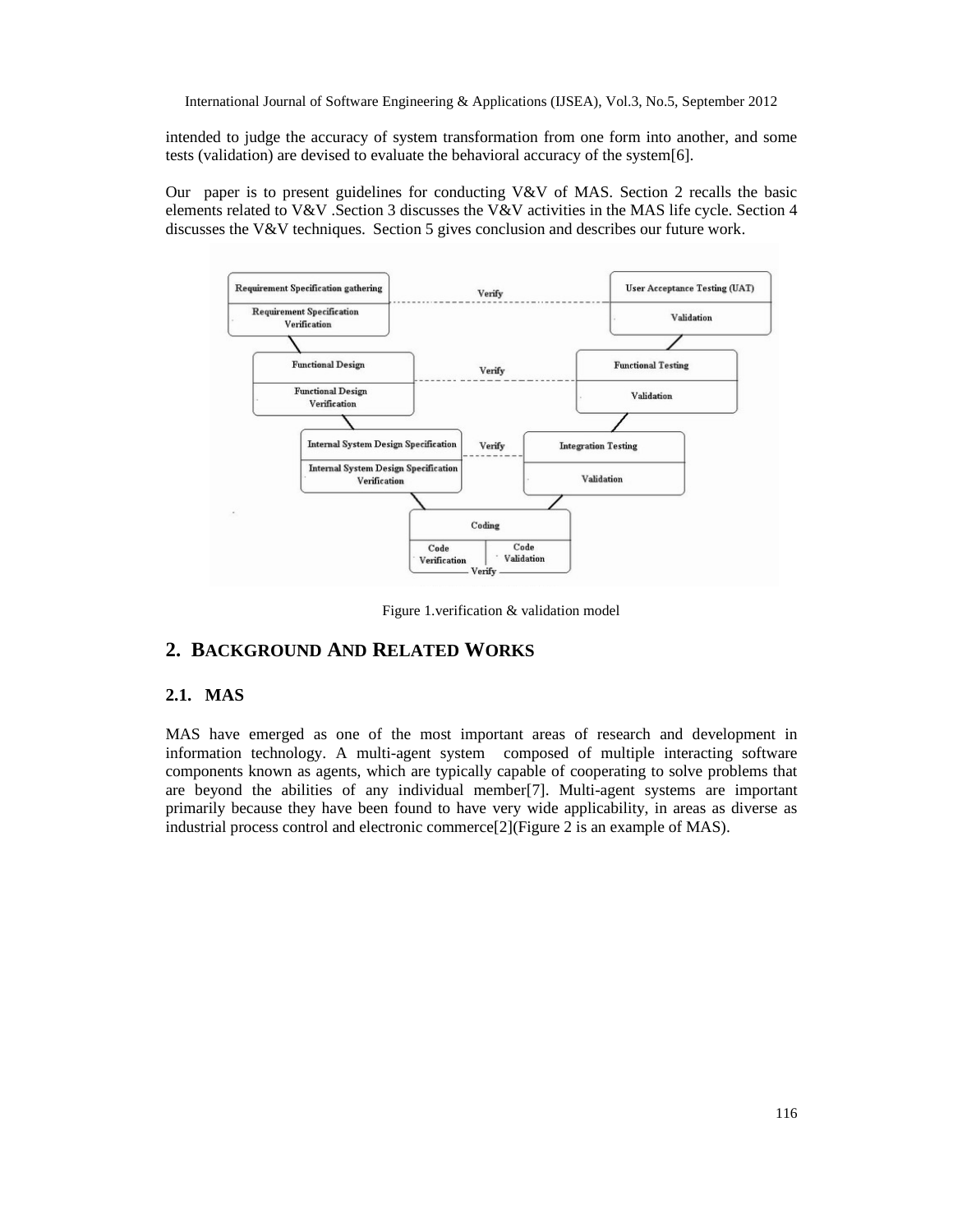

International Journal of Software Engineering & Applications (IJSEA), Vol.3, No.5, September 2012

Figure 2. Multi \_Agent System Example

# **2.2. V&V Attitudes**

V & V attitudes are important to understand the foundations of V&V process[8]. The attitudes help the researchers in understanding the V&V process, which is crucially important for the success of a MAS design and implementation. The presented attitudes are based on the experience described in the published literature and the authors' experience, which are[9]:

- $\triangleright$  V&V outcome should not be considered as a binary variable where the MAS are correct or incorrect
- $\triangleright$  acceptability and accreditation of MAS implementation results needs well-formulated problem .
- $\triangleright$  According to predefined objectives a MAS is built and to those objectives its credibility is judged .
- $\triangleright$  Throughout the entire MAS life cycle V&V must be conducted.
- $\triangleright$  To prevent developer's bias V&V require independence.
- V&V must be planned and documented.
- $\triangleright$  Successfully testing each agent does not imply credibility of the system.
- $\triangleright$  in MAS life cycle Errors should be detected as early as possible.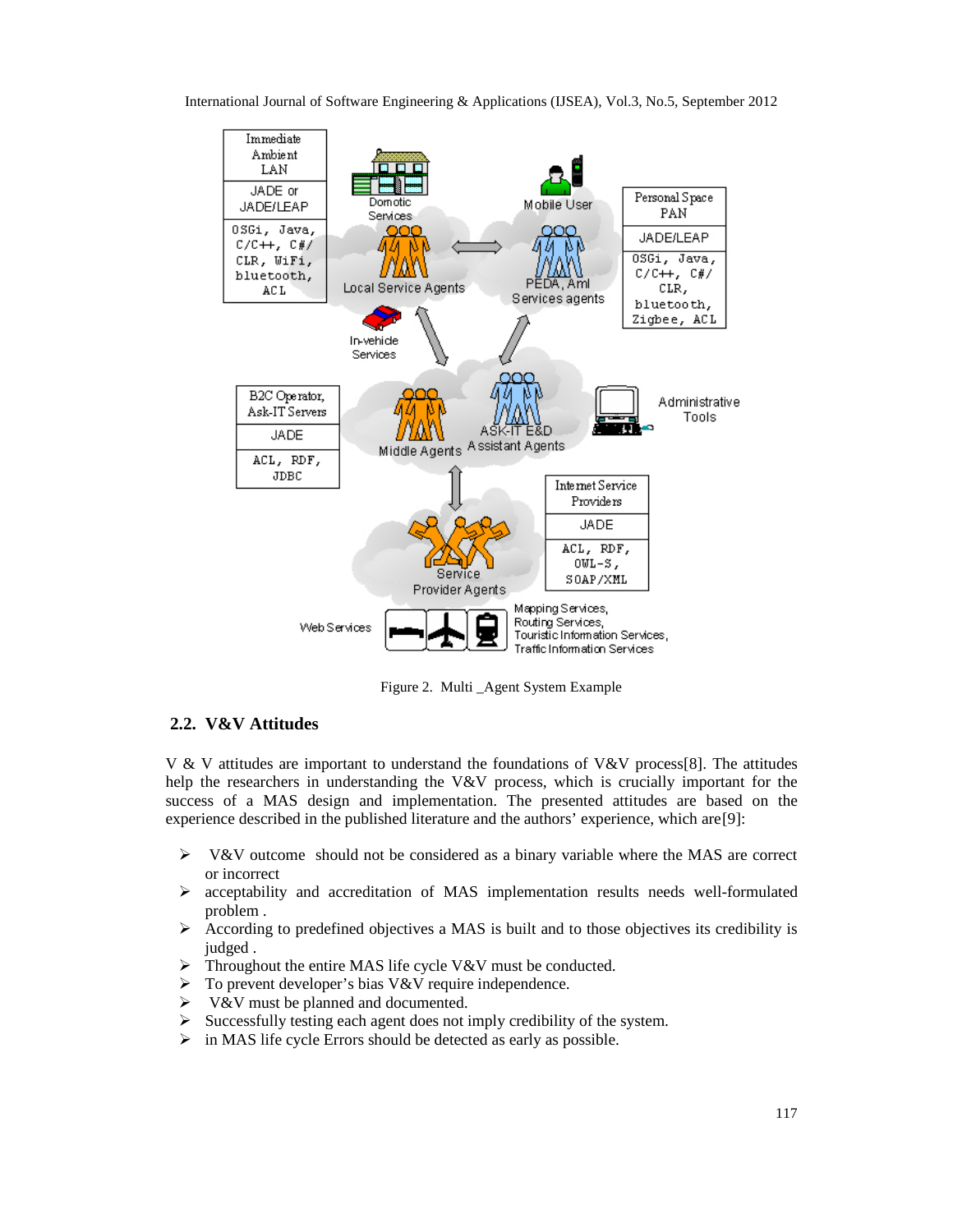#### **2.3. V&V constituents**

The V&V constituent are [5]:

- *Correctness:* The system should be 100% correct.
	- different human experts may have vary opinions on systems correctness .
- *Usability:* The system should meet user's demand.
- $\triangleright$  *Reliability:* How often the system fails to arrive at the correct problem's solution.
- $\triangleright$  *Consistency:* The requirement specification or system is free of internal contradiction
- *Competency:* The quality of the knowledge in a system relative to human skills.
- *Completeness:* Is a measure of the portion of specification implemented in the system.
- $\triangleright$  Testability: The system must designed in such a way to permit a testing plan to be carried out.
- *Adaptability:* How closely the system tied to a single model of work.

# **3. V&V IN THE MAS LIFE CYCLE**

V&V is not a step or phase in the MAS life cycle, but it is a continuous activity throughout the entire life cycle as stated in attitudes above. (Figure 3) illustrate V&V activities in the MAS life cycle.

The MAS life cycle should not be interpreted as strictly sequential. sequential representation of some arrows is intended to show the direction of life cycle development , which is iterative in nature and reverse transitions are expected. Conducting V&V for the first time in the life cycle when the MAS is completed eliminates the opportunities to notify the system insufficiencies. Severe problems in the life cycle may undiscovered early until it become too late to do anything to fix and solve them.

Frequent tests throughout the system lifecycle are intended to inform the developers about their insufficiencies. The V&V activities throughout the entire MAS life cycle are intended to reveal any quality insufficiencies that might be present as the MAS progresses from the problem definition to the completion of the MAS application. This allows us to identify quality insufficiencies during the life cycle phase in which they occur, as stated in rules above.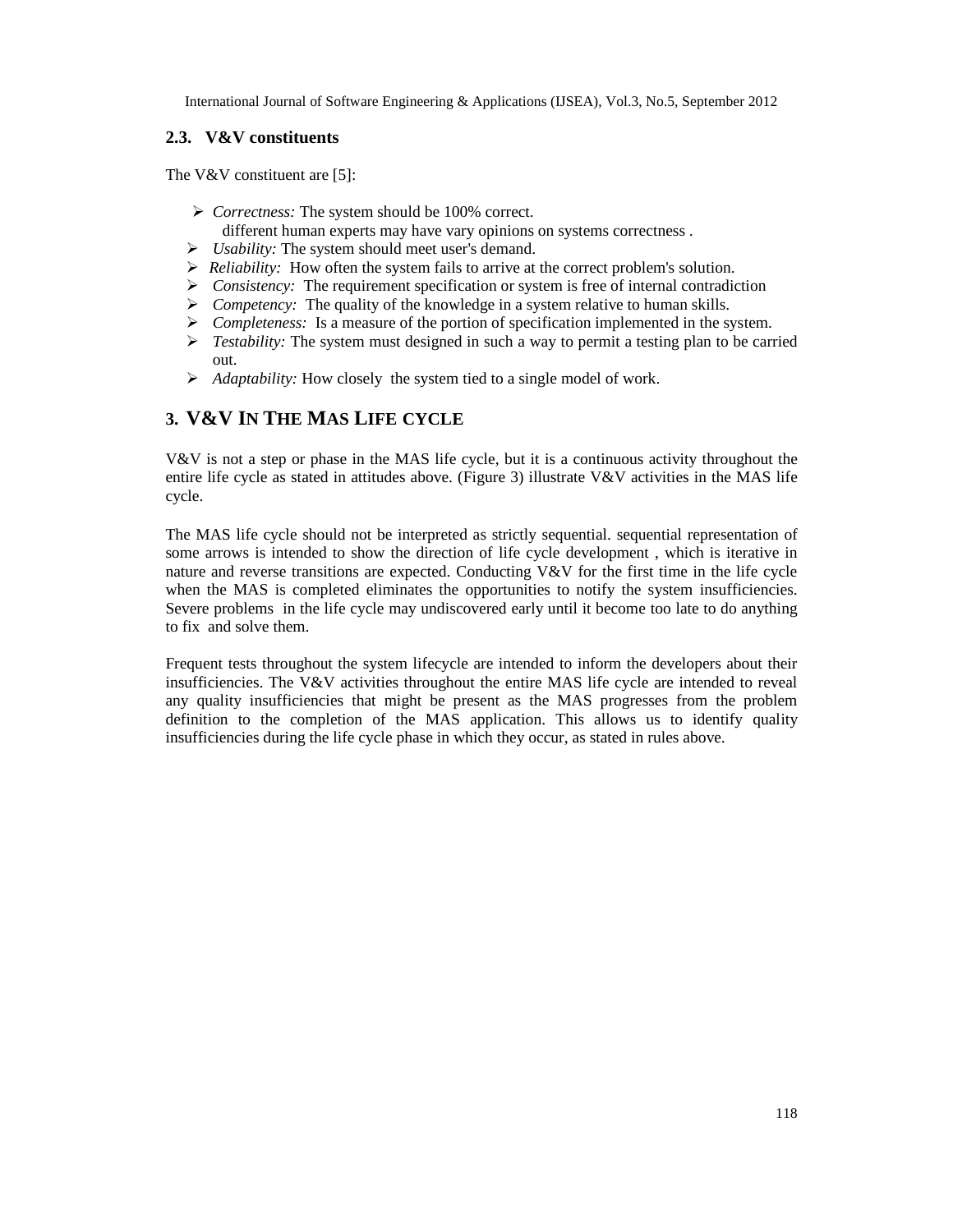

Figure 3. V&V activities in the MAS life cycle

#### **3.1. V&V plan**

Determine the V&V plan is the first step in the MAS V&V, in this plan describes the V&V activities that will take place during the MAS life cycle.

#### **3.2. MAS Requirements V&V**

The MAS requirements  $V&V$  activity is conducted to ensure that the specified requirements are accurate, readable, testable ,correct, complete, consistent, and satisfy the MAS requirements.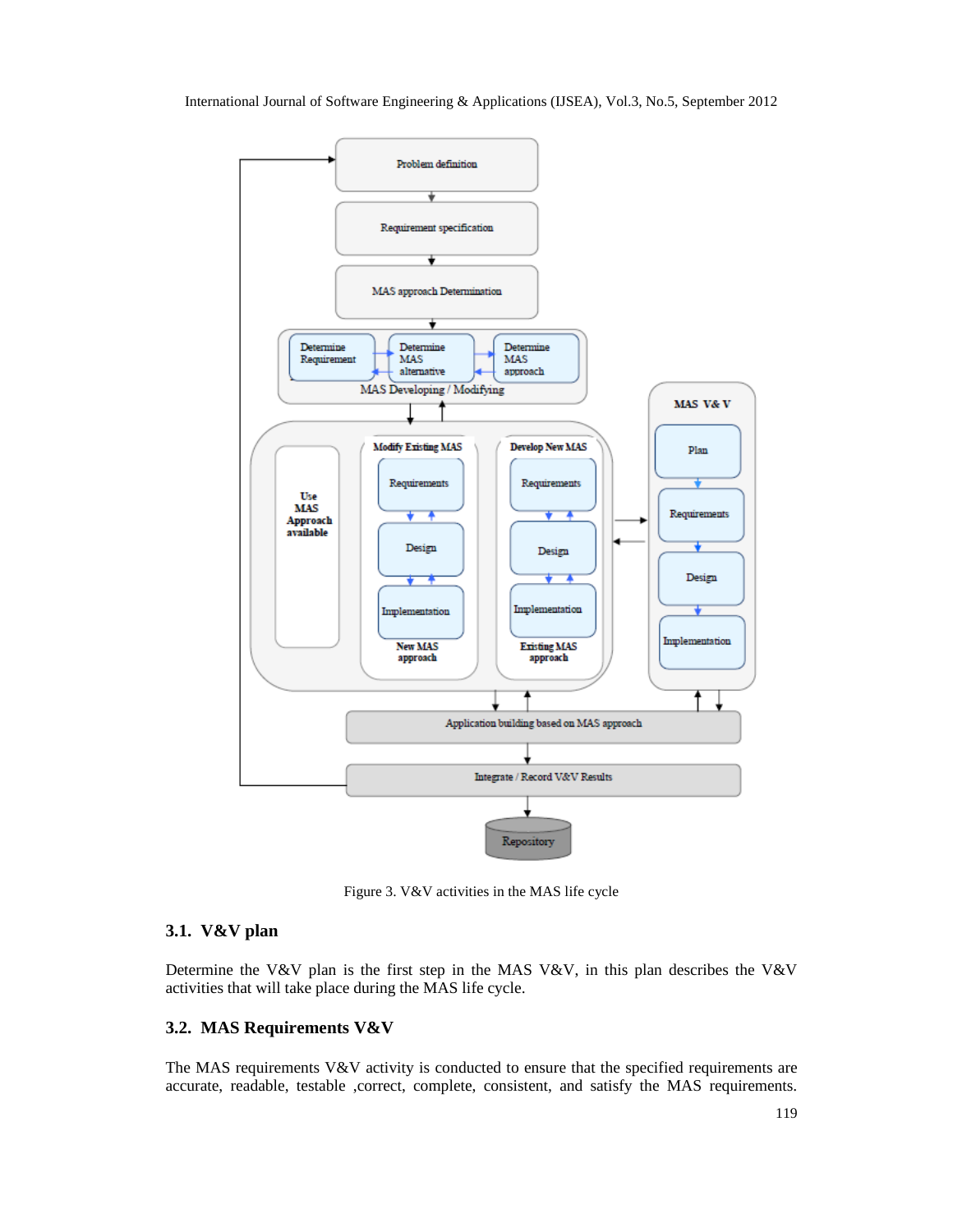Poorly specified requirements (e.g., incorrect, ambiguous, incomplete, or not testable) contribute costly system cost overruns and unreliable. documentation of Inputs to the MAS requirements V&V activity are written in natural or formal mathematical languages and may be included graphics and charts. the complexity of the problems being solved make identifying MAS requirements difficult because causes uncertainty in developing the intended system performance requirements.

Repetition changes in requirements (e.g. change in environment to incorporate, new technologies, new tasks, new knowledge, new interfacing systems) throughout the MAS development process adds significantly more chance for error. Avoiding these problems, MAS requirements V&V verify the early system documentation (e.g., the System Requirements Specification) for feasibility and will use the rules, conventions, algorithms, and practices appropriate to the system application domain .

The MAS requirements V&V activity depends on the following activities:

- $\triangleright$  Compliance: Evaluate software requirements for to software requirements standards and software engineering practices.
- $\triangleright$  Satisfies user needs: Evaluate the defined concept to determine whether it satisfies user needs and system objectives in terms of system performance requirements, feasibility, completeness, and accuracy.
- $\triangleright$  Constraints: for interfacing systems identify major constraints and for the proposed approach identify constraints/limitations .
- > Traceability analysis: Conduct a system traceability analysis by tracing the system requirements to system objectives and vice versa.
- $\triangleright$  Requirements evaluation: Conduct a system requirements evaluation by measuring the completeness and the correctness of the requirements.
- $\triangleright$  Requirements criticality: critical areas of software are Identify by assessing software requirements criticality.
- Interface analysis: Conduct a system interface analysis to evaluate the system requirements with respect to hardware, user and software interface requirements for accuracy, completeness, consistency, correctness, and Understandability.
- $\triangleright$  Domain Verifying: verify the scope and complexity of the proposed domain for the system knowledge base by verifying the correctness of the requirements on accuracy and completeness of the expected results.

It is worth noting that, the MAS design V&V activity is modified if the developer chooses to reuse existing MAS requirements to include the following activities:

- $\triangleright$  Conduct an evaluation of the original MAS requirement documentation for compliance to MAS requirements of the new system.
- Conduct system interface analysis to evaluate reused system to new requirements for accuracy, completeness, consistency, correctness, and understandability.
- $\triangleright$  Generate the new system requirements or justify the use of the system without the required information.
- $\triangleright$  Evaluate whether or not the system requirements is adequate to support the new requirements.

#### **3.3. MAS Design V&V**

verify and validate that the MAS design meets the system requirements and will not affect performance of the system and it provides assurance that the system requirements are designed well and that other constraints are managed correctly.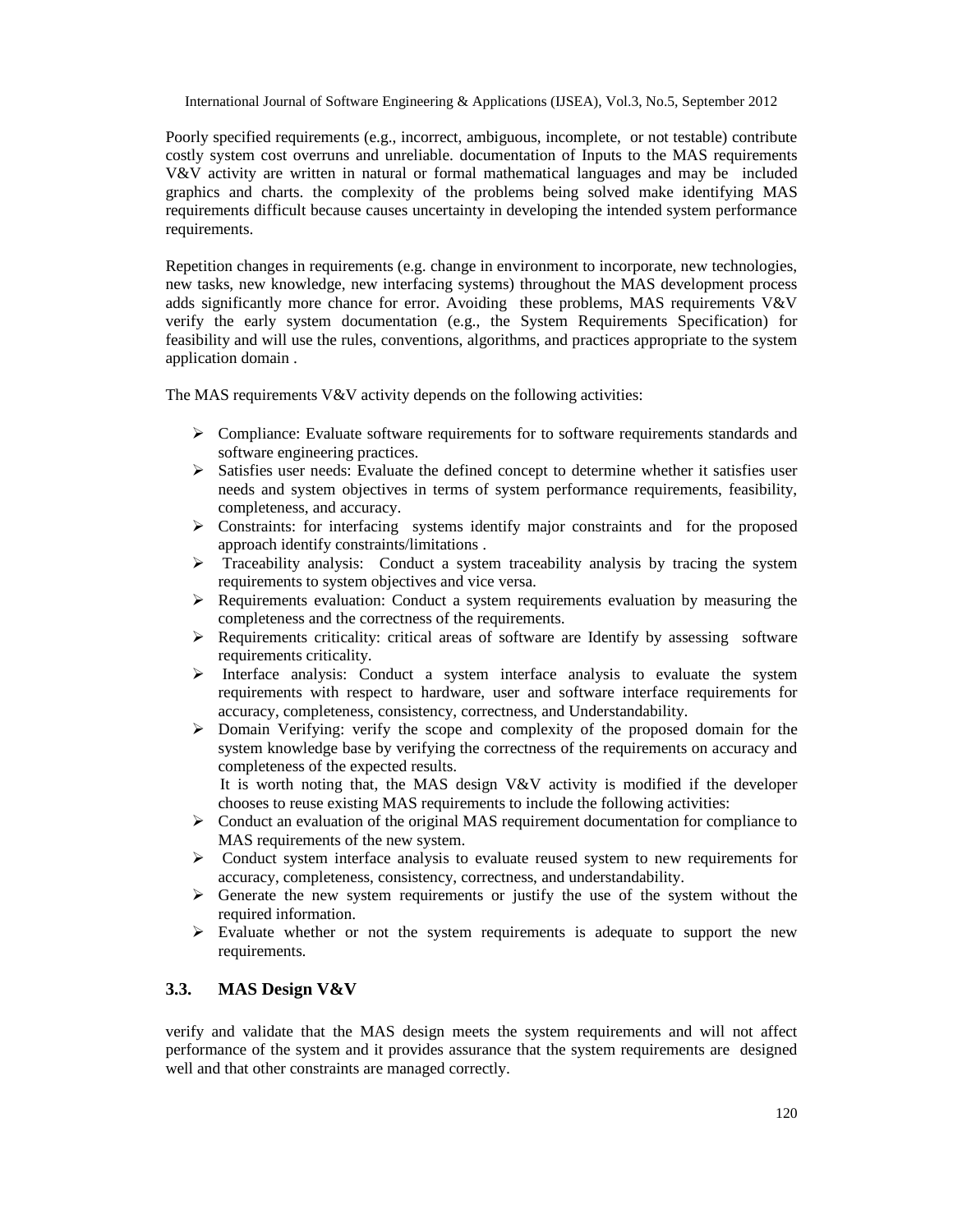when the functional requirements and implementation constraints relating to data structures, accuracy , memory space, and timing are misrepresentation these can introduced design errors . To meet this requirement.

The following activities are implemented to ensure that the system requirements are not misrepresented, incompletely implemented, or incorrectly implemented:

 $\Box$  complete: Verify that the domain model is complete, consistent and represents the domain knowledge at the required level of accuracy and completeness.

 $\Box$  Traceability: Conduct a design traceability analysis to trace the MAS design to its requirements and vice versa and check the relationships for completeness, consistency, and correctness.

 $\Box$  Evaluation : Conduct a design evaluation to evaluate the MAS design for accuracy, completeness, consistency, correctness, and testability.

 $\Box$  the MAS design for compliance must evaluated with software engineering practices software design standards, and language standards.

 $\Box$  Interface analysis: Conduct a design interface analysis to evaluate the accuracy, completeness, consistency, and correctness

#### **3.4. MAS Implementation V&V**

It is performed to ensure that the MAS model defined by the system requirements and formalized during the system design is implemented in a complete, consistent and accurate way. It involves code V&V activity, which is performed to verify and validate the correct implementation of the MAS design into code. It helps finding and removing defects that may be cause unnecessary delays and costs from advancing poor code into any of the test activities.

The following activities must performed :

- $\Box$  Traceability analysis : source code traced to software design, and vice versa.
- $\Box$  Evaluate standardization : evaluate source code for compliance with code standards, Language standards and software engineering practices.
- $\Box$  Interface analysis : evaluate the source code for accuracy, completeness, consistency, and correctness with respect to the hardware, user, and software interfaces
- $\Box$  Peer reviews: involve that the system in question is fulfilling its objectives, During a peer review, the reviewer's goal to identify any code that contains a potential defect And ensure that components implement their intended functionality using interfaces and methods specified in design.

#### **3.5. MAS Application V&V**

Designed and implemented the verification and validation of the application with respect to the specified MAS model. Examine the applicability of the MAS models through various structures, functions ,sizes, and application domains in different development and operational environments. At this point the changes that may occur to the specified MAS requirements or design will lead to some V&V tasks. One of the key challenges in the MAS application V&V is the knowledge consistency.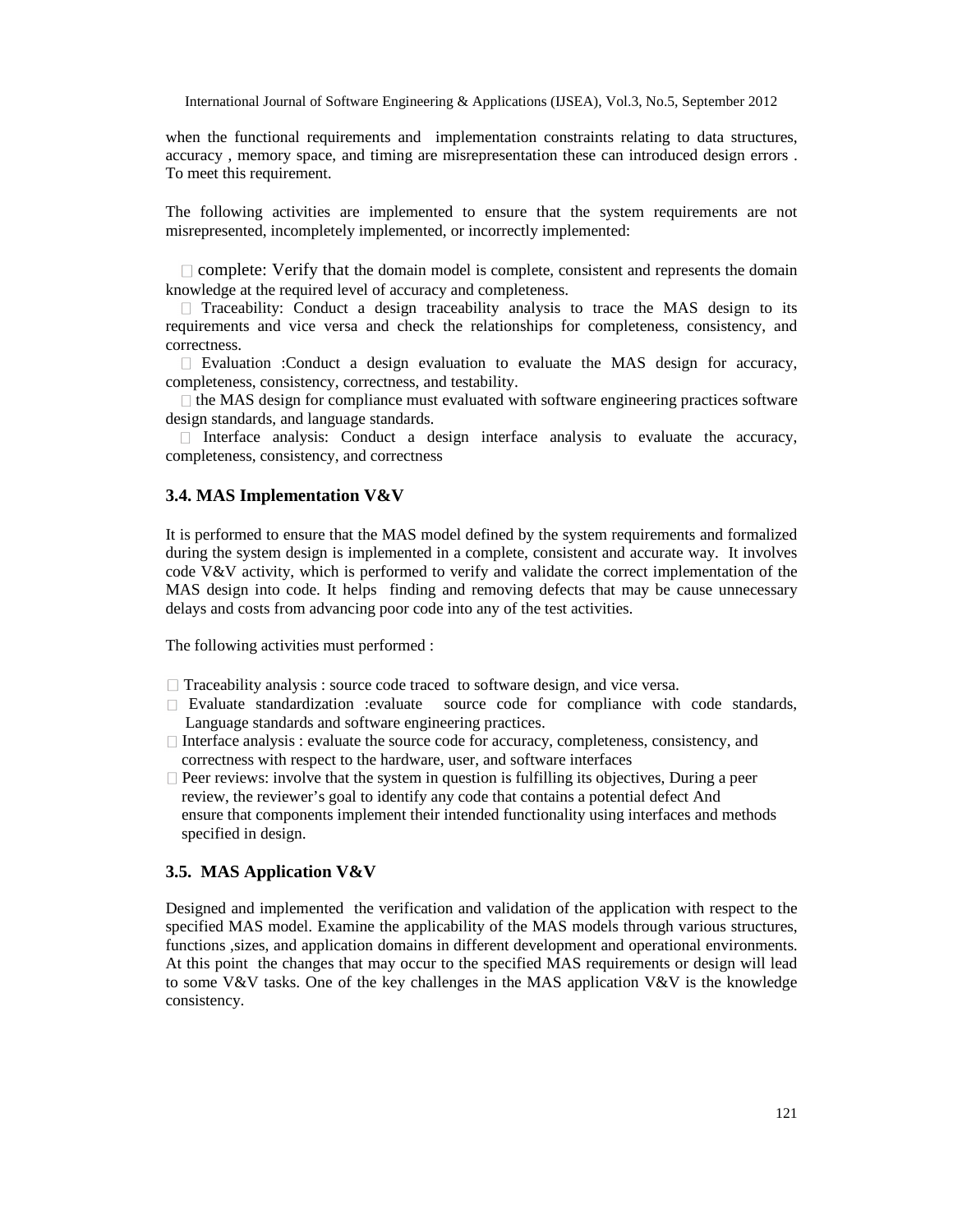## **4.6. Integrate and Record the V&V Results**

the MAS V&V results are integrated and archived in repository . The changes that may occur to the specified MAS requirements or design or any possible changes needed in the system implementation will lead to reverse transitions back to the early stages.

# **5. V&V TECHNIQUES**

| V&V        | <b>Features</b>                                                                                                                                                                                                                                                                                                                                                                                                                                                                                         | <b>Example</b>                                                                                                                                                                                                             | <b>Discussion</b>                                                                                                                                                                                                                                                                                                                                                                                                                                                    |
|------------|---------------------------------------------------------------------------------------------------------------------------------------------------------------------------------------------------------------------------------------------------------------------------------------------------------------------------------------------------------------------------------------------------------------------------------------------------------------------------------------------------------|----------------------------------------------------------------------------------------------------------------------------------------------------------------------------------------------------------------------------|----------------------------------------------------------------------------------------------------------------------------------------------------------------------------------------------------------------------------------------------------------------------------------------------------------------------------------------------------------------------------------------------------------------------------------------------------------------------|
| techniques |                                                                                                                                                                                                                                                                                                                                                                                                                                                                                                         |                                                                                                                                                                                                                            |                                                                                                                                                                                                                                                                                                                                                                                                                                                                      |
| Formal     | Represent information wit<br>Form formalisms,<br>Non-ambiguous language<br>Are based on mathematic<br>Principles, like Z model,<br>B method.[10][11]                                                                                                                                                                                                                                                                                                                                                    | -IMPRESS [12] that shows<br>how to integrate different<br>techniques into a common<br>formal base. it originates<br>in solving several problems<br>that affects the validation<br>tests of specifications                  | Advantages:<br>- it allow drawing more<br>conclusions from<br>specifications in an<br>automated way<br>-proving complex<br>Properties of the system<br>and the domain, or the<br>animation<br>execution<br>and<br>specification<br>drawbacks:<br>- the specification needs a<br>high level of detail in<br>order to be used for the<br>V&V techniques.<br>- formal notations are<br>difficult to get end<br>users to validate and<br>approve logic-based representat |
| Semiformal | - use some kind of<br>semiformal notation,<br>diagrams, to describe the<br>information about their<br>artifacts.<br>-notations have syntaxes<br>with a number of<br>predefined primitives, and<br>in a limited manner allow<br>the use of natural language<br>- vocabulary usually come<br>With processes to elicit an<br>transform the information<br>describing it with the<br>target notation.<br>- resources about that<br>information are quite<br>limited, and they are just<br>manual processes. | INGENIAS $[13][14]$ is an<br>agent-based system,<br>that implements several<br>meta-models which give the<br>primitives and syntactic<br>properties of models.<br>it a methodology with<br>solutions to verify properties. | Advantages:<br>-It give better guidance for<br>processes and more<br>automated techniques.<br>drawbacks:<br>-advanced verifications of<br>multiple properties are<br>difficult because they imply a<br>manual combination of<br>checks where mistakes can<br>be hard to detect.                                                                                                                                                                                      |
| Hybrid     | -mix some of the<br>semiformal and the<br>formal techniques at the                                                                                                                                                                                                                                                                                                                                                                                                                                      | Tropos[15], is agent based<br>software methodology,<br><i>Tropos</i> use diagrams,                                                                                                                                         | Advantages:<br>-maintaining the usability of the<br>semi-formal techniques                                                                                                                                                                                                                                                                                                                                                                                           |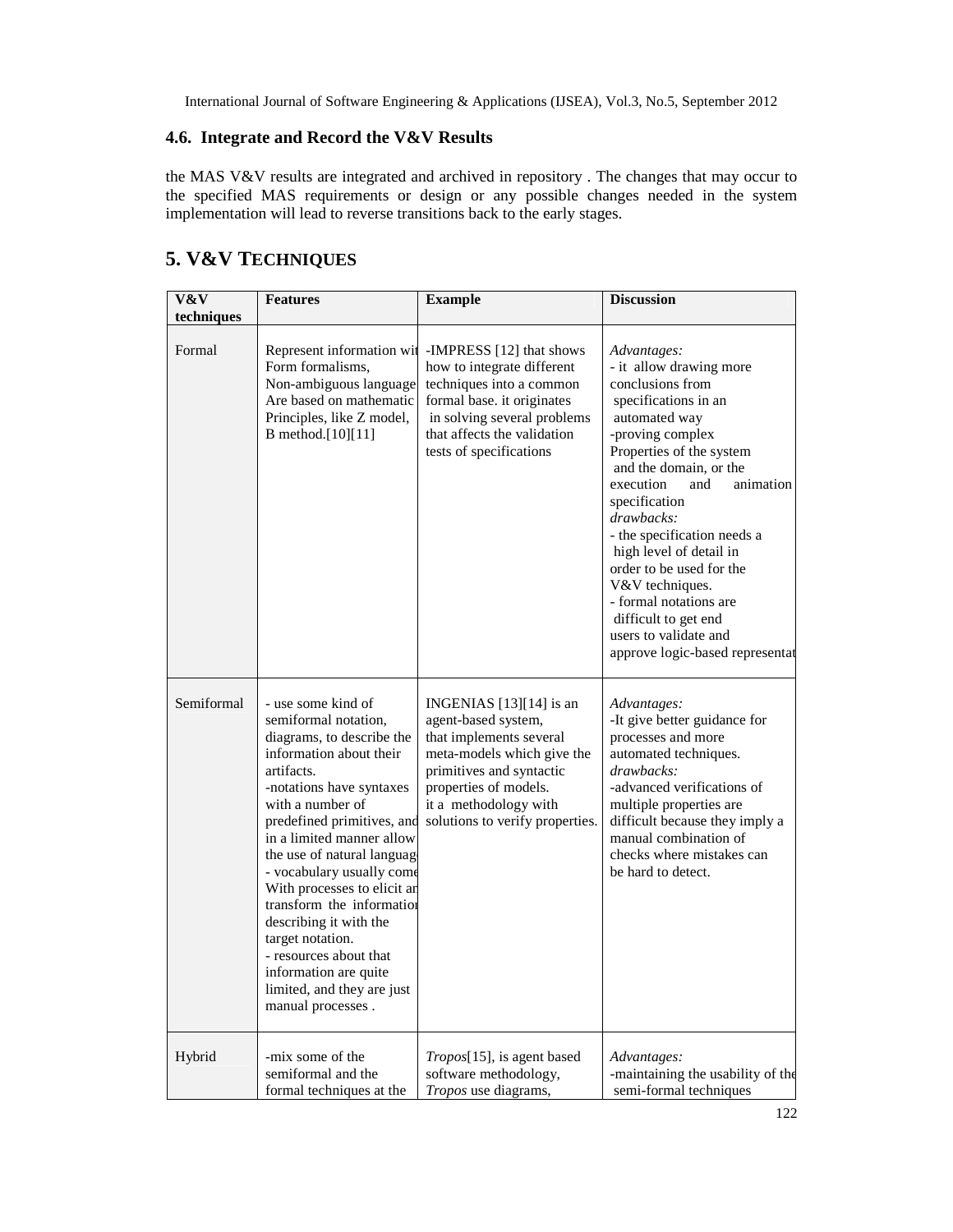|              | same time.<br>- communication tool are<br>used from semiformal<br>techniques, are, while a<br>fine-grained specification<br>sophisticated computation<br>over models is needed<br>from the formal technique              | partially formal notations, and<br>formal specifications.[16]                                                                                                                                                                                                | with a level of analysis<br>close to formal when<br>required<br>drawbacks:<br>-the nature of the properties to<br>be checked,<br>as they come from the client<br>requirements or the<br>knowledge and experience<br>of the developers<br>- these properties influence<br>the specifications to<br>make them consistent with<br>software engineering<br>practices and the needs<br>identified by the client.                                                                                                                                                                                                                                                                                                                   |
|--------------|--------------------------------------------------------------------------------------------------------------------------------------------------------------------------------------------------------------------------|--------------------------------------------------------------------------------------------------------------------------------------------------------------------------------------------------------------------------------------------------------------|-------------------------------------------------------------------------------------------------------------------------------------------------------------------------------------------------------------------------------------------------------------------------------------------------------------------------------------------------------------------------------------------------------------------------------------------------------------------------------------------------------------------------------------------------------------------------------------------------------------------------------------------------------------------------------------------------------------------------------|
| Conventional | -specifications in natural<br>language complemented<br>with arbitrary diagrams or<br>images.<br>- Processes are described<br>natural language.<br>-The accuracy of depends<br>on the skills of the<br>developer.[17][18] | Ethnography is used to verify<br>and / or validate a set of<br>design decisions using the<br>real context in which they<br>were taken.<br>- Ethnography depends on<br>knowledge gathering through<br>the observation of the system<br>actors i the document. | Advantages:<br>- easy to use due to depend<br>on the language' common<br>symbols of the everyday<br>communication.<br>drawbacks:<br>- results of its studies<br>are not presented in a<br>format suitable of reuse<br>in a development as they<br>do not directly address the<br>developers' needs and<br>do not describe clearly<br>design issues.<br>- decisions about the<br>process to follow belong<br>to the personal criteria<br>and are taken without the<br>help of structured guidelines.<br>- the use of these languages<br>does not guarantee a<br>correct understanding in the<br>development phases as the<br>considered abstractions<br>can be unknown nor<br>have a different meaning<br>for some developers. |

#### **6. CONCLUSIONS**

- Conducting the life cycle application of V&V is highly important for successful completion of largescale and complex MAS. Applying the V&V techniques throughout the life cycle is time consuming and costly, therefore, continues research is needed to bring automation to the application of V&V techniques that must be clearly understood by the developer of the MAS.

- applying the MAS V&V approach and the implemented V&V techniques during the MAS life cycle are specified according to the objectives, problem domain, MAS architectural design model .